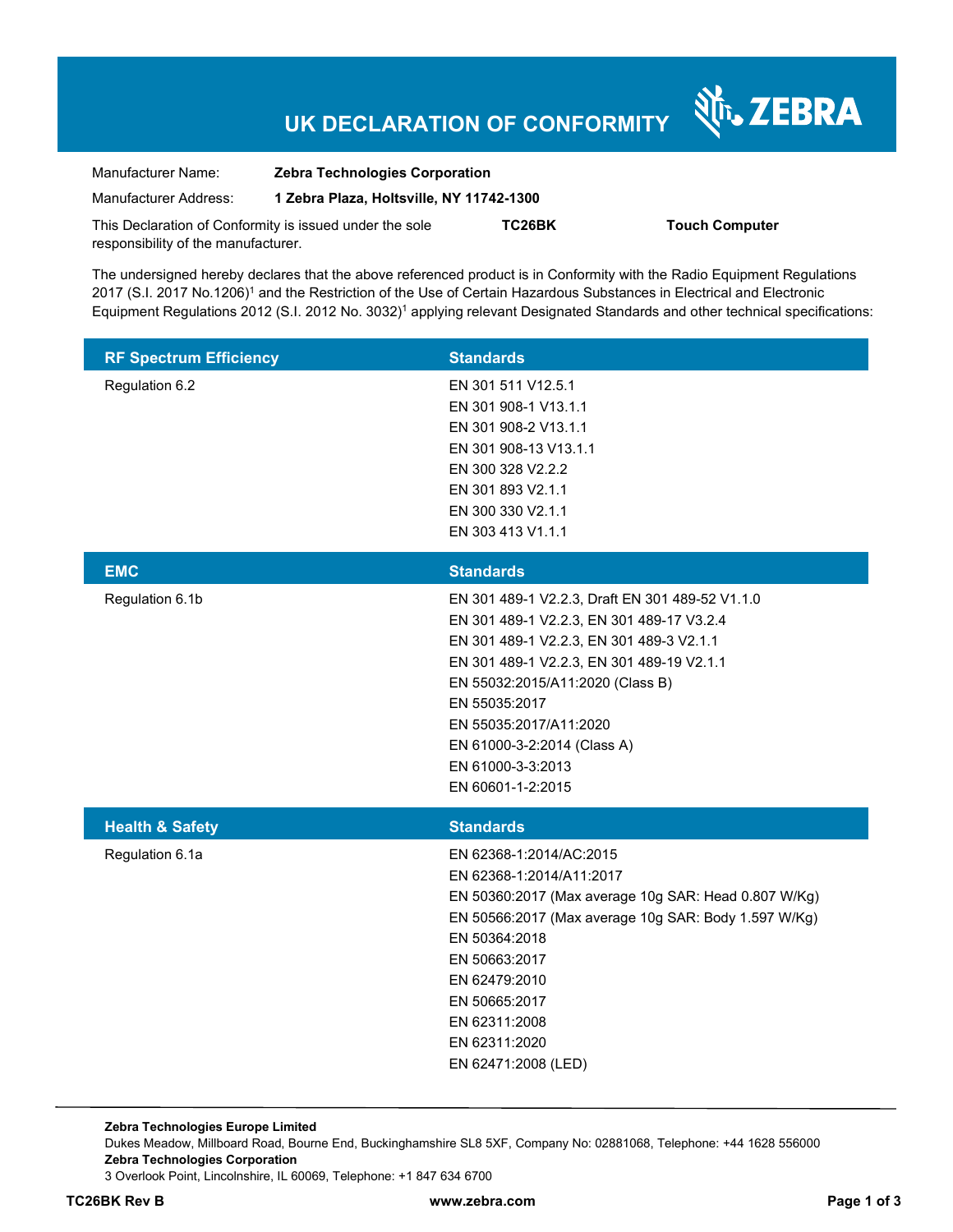## **UK DECLARATION OF CONFORMITY**



#### **Environmental Standards**

Restriction of the Use of Certain Hazardous Substances in Electrical and Electronic Equipment Regulations

EN 50581:2012 EN IEC 63000:2018

With regard to the Radio Equipment Regulations 2017 (S.I. 2017 No.1206)<sup>1</sup>, the conformity assessment procedure referred to in regulation 41(4)(a) and detailed in Schedule 2 has been followed.

 $^{\rm 1}$  As amended by applicable EU withdrawal legislation implemented at the time of issuing this declaration

#### **Signed on behalf of Zebra Technologies Corporation**

*(Signature of authorized person)* Marco Belli Rev: B هات المستوى المستوى المستوى المستوى المستوى المستوى المستوى المستوى المستوى المستوى المستوى المستوى المستوى المستوى المستوى المستوى المستوى المستوى المستوى المستوى المستوى المستوى المستوى المستوى المستوى Sr. Manager, Regulatory **Date: 1 December 2021** Place: Bourne End, UK